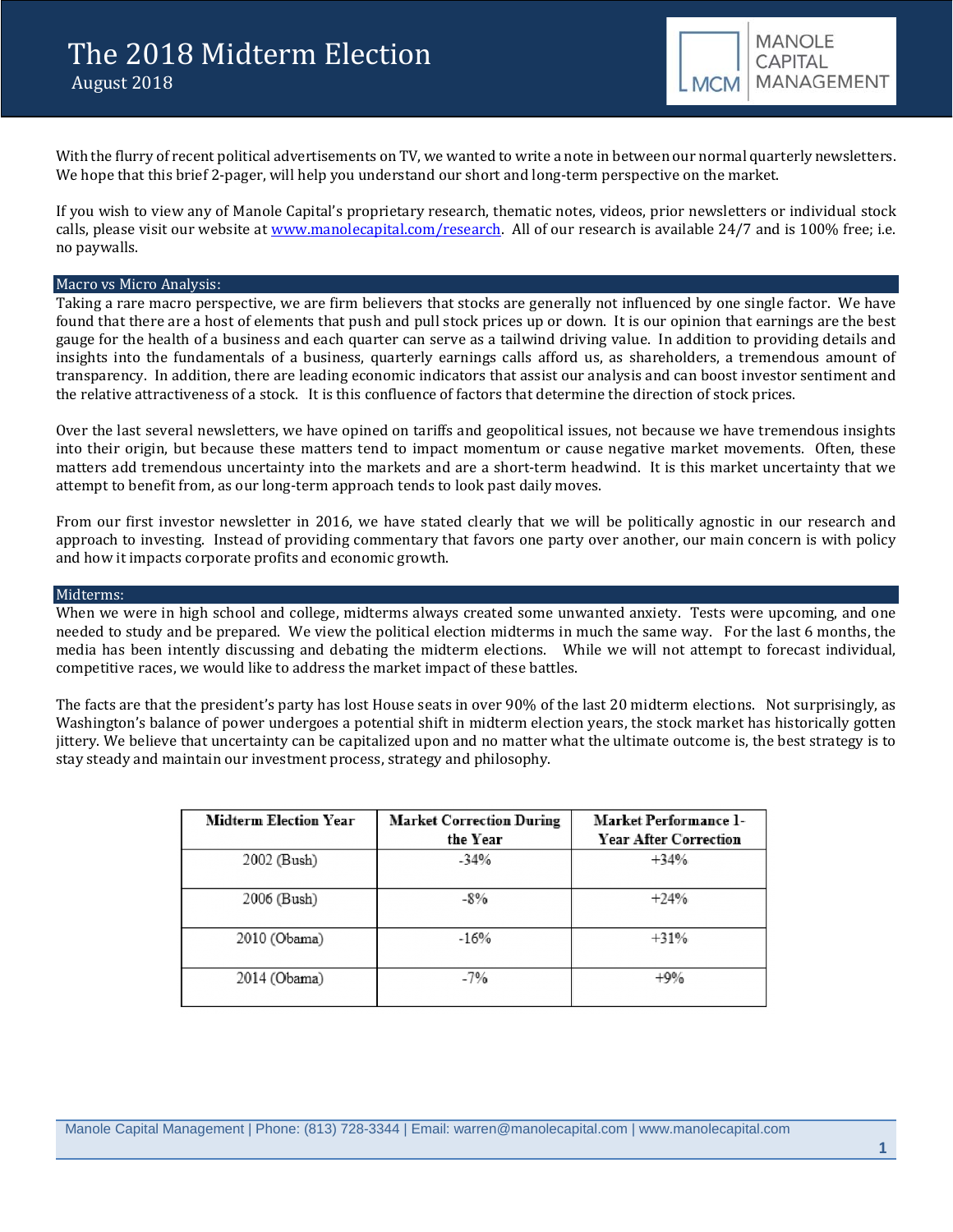

## Volatility:

Not to sound like a broken record, but we continue to expect and anticipate higher volatility. The market experienced a jolt in late January, early February, when the "short vol" trade corrected. While we are not predicting another shock like that, we do envision volatility to steadily increase. Our portfolio benefits from this increase in volatility, with our large exposure to market makers, financial exchanges and transaction-orientated brokers.

While 2017 was a wonderful year for the S&P 500 (up 21%), 2018 has been much more volatile and uncertain. Year-to-date, the S&P 500 is up 7%. As the chart above highlights, during midterm election years, market corrections occur, and volatility rises. According to Strategas Research, going back to 1962, the average correction during a midterm election year was quite high, down -19%. If one looks at the 6-months pre-midterms (i.e. April to September), the average monthly returns of the S&P 500 have been negative. This seems somewhat "normal" to us, as uncertainty in Washington and what policies will arise, cause the market to take pause.

Quite simply, uncertainty is not a friend of the stock market. When one adds economic issues to that tentative political mix, it is no wonder the market seems skittish. What will happen with Trump's tariffs and trade battles? Are emerging markets, like Turkey, strong enough to withstand massive currency movements? Will Congress enact new laws or policies in the run-up to any political or power shift? All of these questions increase uncertainty.

We are bracing for a noisy and ugly fight during this midterm election cycle, including comical "mudslinging" and political ads stretching the truth. The midterms should create some headwinds for stocks, but we continue to focus on the positive news surrounding corporate earnings. The job market remains robust, incomes are growing, consumer sentiment is strong, and all of these support a longer-term positive trend.

## Follow Through:

When the dust begins to settle, the market will begin to assess winners and losers. Once again, we will not predict individual seats, but attempt to highlight a bigger point. As the last column on the chart above shows, the stock market likes the certainty of knowing midterm election results. In the year following the midterms, and often nasty corrections, the stock market tends to move materially higher. Once again, going back 1962, the average lift for stocks following that midterm correction was an impressive +31%. Once the political environment is better understood, the market can begin to focus again on individual business fundamentals. This is where we always stay focused and our portfolio is well-prepared for thi This is where we always stay focused and our portfolio is well-prepared for this.

Bottom line, stocks will likely pause pre-midterms, with heightened uncertainty. Volatility will rise during this period, but postmidterms certainty should benefit equity markets. Here's how we frame our long-term thinking: Once midterm elections happen, and the market gets comfortable with what it can expect from Congress, uncertainty will fade. Corporate profits will become the primary driver of returns. Why are we so bullish? History is a decent guide. Since 1946, the S&P 500 has not declined in the 12 months following a midterm election. In addition, the average return in the year following a midterm election (i.e. from 1950 to 2014) is an impressive +15%. So why would we expect 2019 to be different, especially when the underlying fundamentals of many of our companies remains strong.

#### Conclusion:

As we mentioned earlier, stock prices are influenced by several factors. History has shown that corrections are to be expected in midterm election years, but they are typically followed by positive returns. Our portfolio is poised to capture the benefits of rising volatility, as well as the certainty following midterm results. We continue to model how different outcomes will impact individual names in our portfolio. We will not be surprised, whichever way the midterm results go. The goal remains the same. Invest in wonderful Fintech companies that benefit from secular growth we see in the market. The portfolio is built on strong business fundamentals and should be able to manage and capitalize on elevated risk and uncertainty.

auvu

Warren Fisher, CFA Manole Capital Management